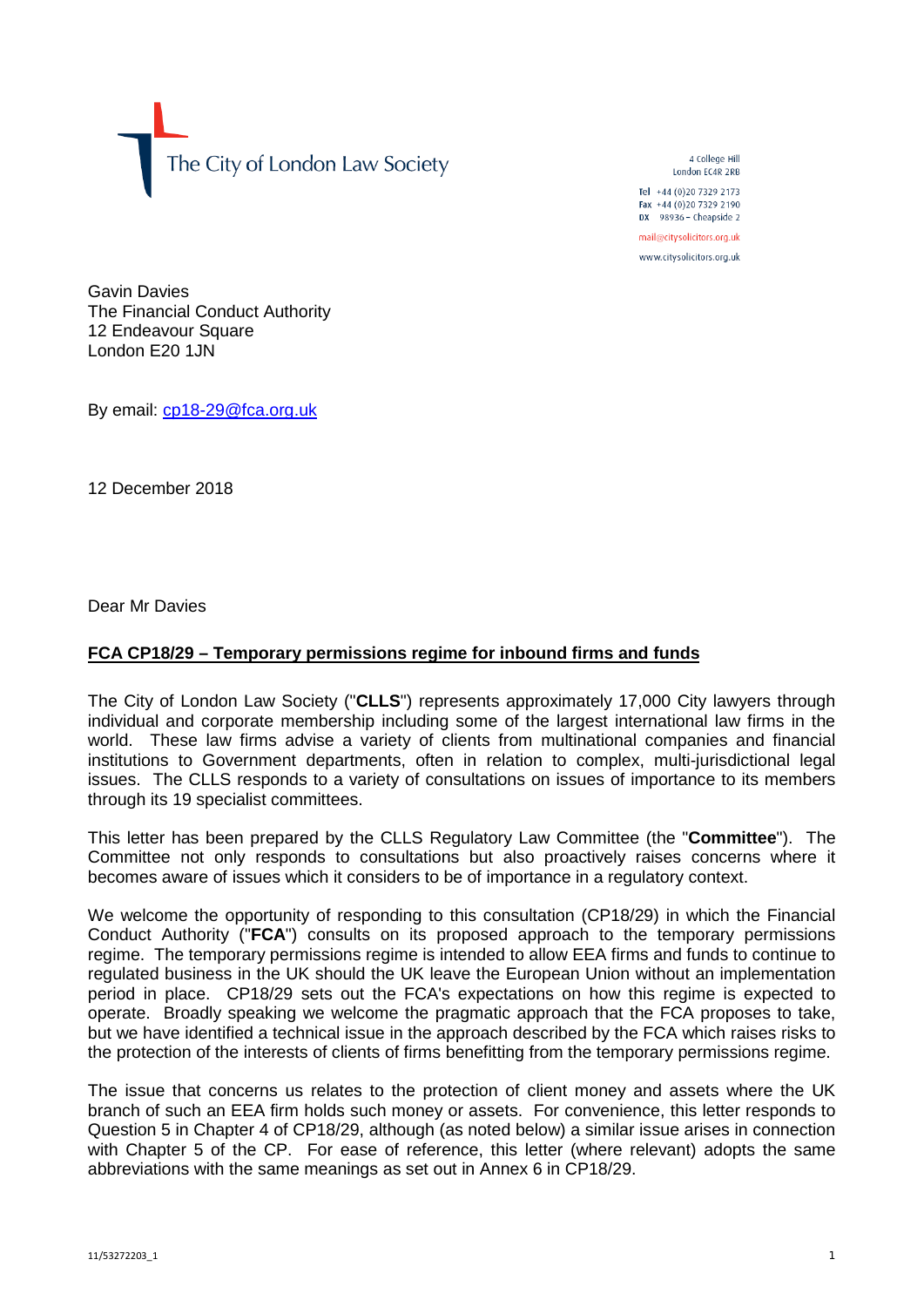## *Q5) Do you agree with our proposals on protecting client assets held by firms in the TPR? If not, why not?*

We are concerned that the proposed approach set out in CP 18/29 will not provide adequate protection for client money and client assets in circumstances where these are held by a UK branch of a TP firm. This is because of a difference that will arise in the handling of insolvency proceedings for investment firms and credit institutions in the absence of an implementation period.

Under the existing EEA-wide arrangements the insolvency regime for a credit institution or of an investment firm is that of that firm's home state. A UK branch of an EEA firm is thus administered as part of the overall home state insolvency regime, under the Credit Institutions Winding up Directive (i.e. Directive 2001/24/EC) (as amended) – the jurisdiction of the UK courts is disapplied in favour of the home state procedure. Thus the insolvency procedure, and jurisdiction, for a credit institution and an investment firm is consistent with the allocation of responsibility for matters of an organizational/prudential nature under the Markets in Financial Services Directive ("**MiFID**", i.e. Directive 2014/65/EU). In particular, the responsibility for implementing the MiFID requirement for ensuring the protection of client assets and client money is allocated to the home state (see MiFID, Article 16(8) and (9)). This combination is important in ensuring that the courts responsible for monitoring the administration of an insolvency proceeding are also familiar with, and subject to, the legal structures used to implement the Article 16 requirements.

In the absence of any agreed implementation period, or any other agreement between the EU and the UK on cross-border insolvency procedures that addresses the issue, the provisions of the draft Credit Institutions and Insurance Undertakings Reorganisation and Winding Up (Amendment) (EU Exit) Regulations 2018 (the "**Insolvency SI**") will come into effect. For the purposes of this letter we assume that the draft published on 30 November 2018 sets out the substance of the measures stated to "address deficiencies" resulting from the UK leaving the EU.

Under the Insolvency SI, the UK branches of TP firms will cease to have any special treatment, and will be subject to the operation of UK law on insolvency proceedings and related matters. The Insolvency SI explicitly (except in limited transitional circumstances) excludes the cross-border operation of the Credit Institutions Winding up Directive. The effect of this is that there will no longer be any requirement for the UK to recognize and operate the current single, EEA-wide, insolvency procedure. Equally assets held by a UK branch will not fall to be considered in the same was as generally applicable in the UK to such holdings (though this may involve consideration of laws applicable locally if the UK branch holds those assets outside the UK).

In order to administer the UK branch in an insolvency, insolvency practitioners will need to make an application in the UK to effect the winding up of a UK branch, or to have their home state appointment recognized for the purposes of the UK (or both). Under Part V of the Insolvency Act 1986 (which is applied, in effect, by the Insolvency SI) a UK branch of a TP firm may be wound up as an "unregistered company" – in practice treated as if it was a separate entity incorporated in the UK. (While not addressing the position of a branch in Northern Ireland, we understand that the relevant insolvency legislation would result in the same result.)

In a post-Brexit insolvency proceeding, therefore, assets held by a UK branch of a TP firm may fall to be analysed under UK insolvency proceedings, and assets held in the UK would ordinarily be considered under applicable UK property laws.

If the client asset protection required by MiFID is implemented by the home state in a way that relies on administrative provisions and/or features of that home state's domestic property laws, then there is serious risk that those protections would be found to be ineffective in relation to assets held by the UK branch in the UK should the protections be challenged by the general creditors of the branch. (To the extent that the UK branch holds the relevant assets elsewhere in the EEA, this may not be an issue.)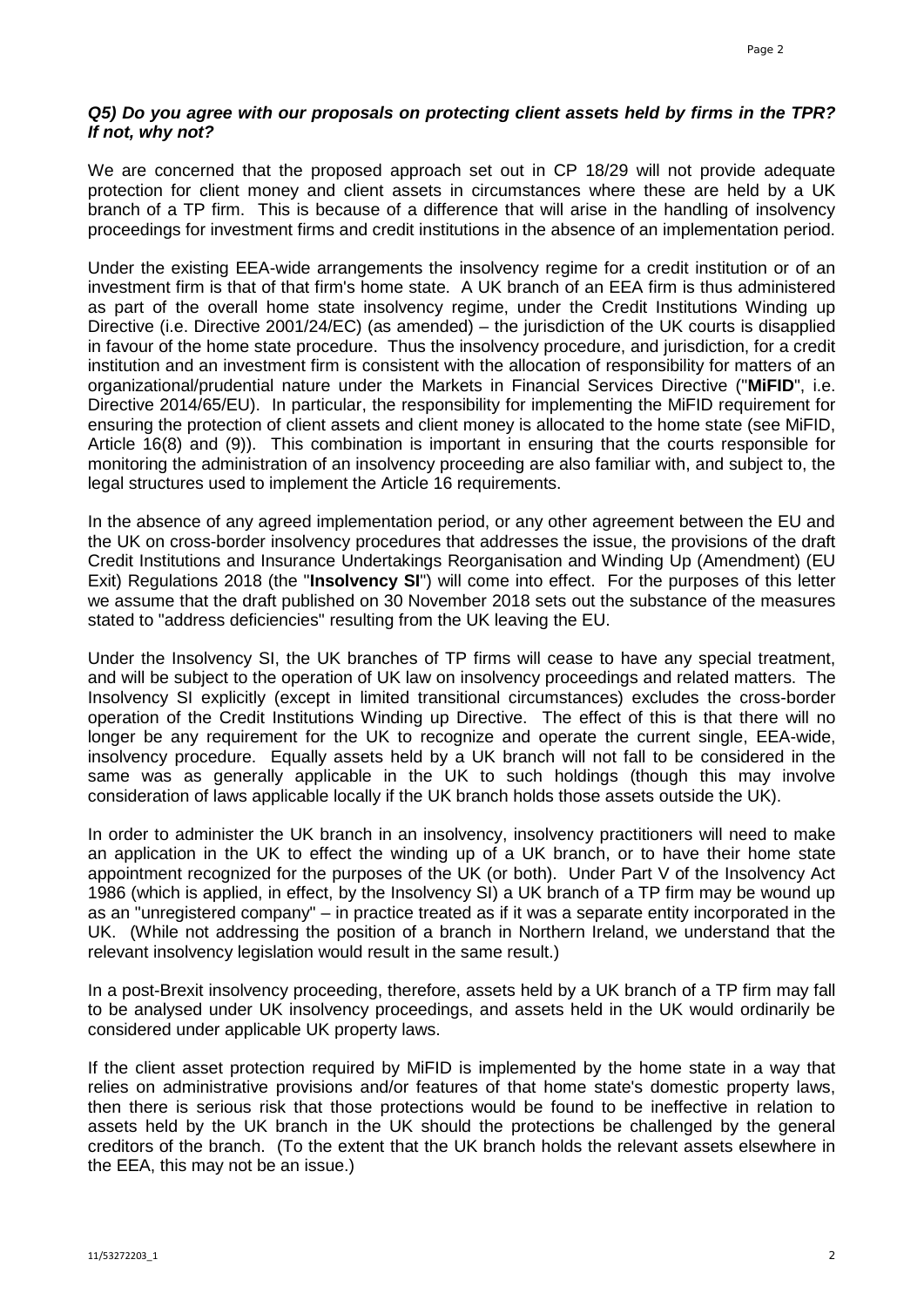The effectiveness of the trust-based approach adopted under section 137B of the Financial Services and Markets Act 2000, and the separate nominee basis for assets adopted under CASS, have been found to be robust (though potentially complex) to ensure protection of client assets and money against such challenges. We are aware that there have been cases (albeit not in the context of mandated client money or asset protection) that have found other segregation methods to be insufficient to protect funds or assets from such challenge. For example, therefore, an English court overseeing the liquidation of a London branch of a TP firm would potentially be faced with a competition between well-established case law under which mere segregation is found to be insufficient, and a plea to give effect to a system of protection which has no legislative or regulatory basis in the UK. Even the risk of such a challenge, we suggest, gives rise to unwarranted risks for clients of TP firms.

While, therefore, we support the proposal under paragraphs 4.44-4.46 of CP18/29 requiring TP firms to make disclosures about the non-UK regime for insolvency and client protection, and any client assets being held in non-UK countries (including other EEA countries), we do not consider that this is sufficient.

To address the potential for a challenge to client money and client asset protections other than those specified under the UK regulatory regime, we suggest that TP firms could be made subject to the CASS requirements in the same way as for third country firms for money and assets that the branch holds outside the EEA. We acknowledge that this would give rise to some practical issues, and that we do not have a sense of the size of the population of firms in respect of which this might prove a significant concern. We would be happy to discuss some possible approaches further with you if that would be of interest.

## *Chapter 5 concerning electronic money institutions and payment institutions*

We appreciate that the FCA is not proposing to amend its Handbook for EMIs and PIs and has not included questions for consultation in Chapter 5 of CP18/29. However, issues concerning crossborder insolvency could also arise in this sector. We therefore suggest the FCA review its Approach Document (September 2017) to:

- ensure that it includes appropriate material requiring appropriate disclosures about the operation of non-UK insolvency and client protection regimes; and
- ensure that the assets held outside the EEA by the UK branch of a TP firm are subject to effective safeguarding methods, including taking steps to ensure that such accounts are acknowledged by the relevant institutions as being used for that purpose alone and thus not to be considered assets of the TP firm.

Both the Payment Services Regulations 2017 and the Electronic Money Regulations 2011 require segregation of funds in certain cases, for the protection of clients. While not explicit, the way in which the relevant obligations are framed indicate that the UK's interpretation of the relevant EU provisions is to allocate home state responsibility for the means of segregation (where relied on). Unlike the position for client money and assets that are required to be protected under MiFID, each of these sets of Regulations adopts particular language about segregation and its effect.

According to the draft Electronic Money, Payment Services and Payment Systems (Amendment and Transitional Provision) (EU Exit) Regulations 2018 (the "**Payments SI**"), electronic money institutions ("**EMI**") and authorized payment institutions ("**API**") will be permitted to make use of safeguarding accounts held with non-UK banks (Paragraph 7(1) and 29(1), Schedule 2). As we understand it, the Payments SI also permits the use by UK branches of EMI or API that are TPR firms of UK accounts for the purpose of segregation. The insolvency procedure applicable to the UK branch of an API or an EMI operating as a TP firm, should the UK leave the EU without an implementation period, will be as described in the previous section. To the extent that such a branch holds funds in an account in the UK (or indeed elsewhere outside the EEA), we consider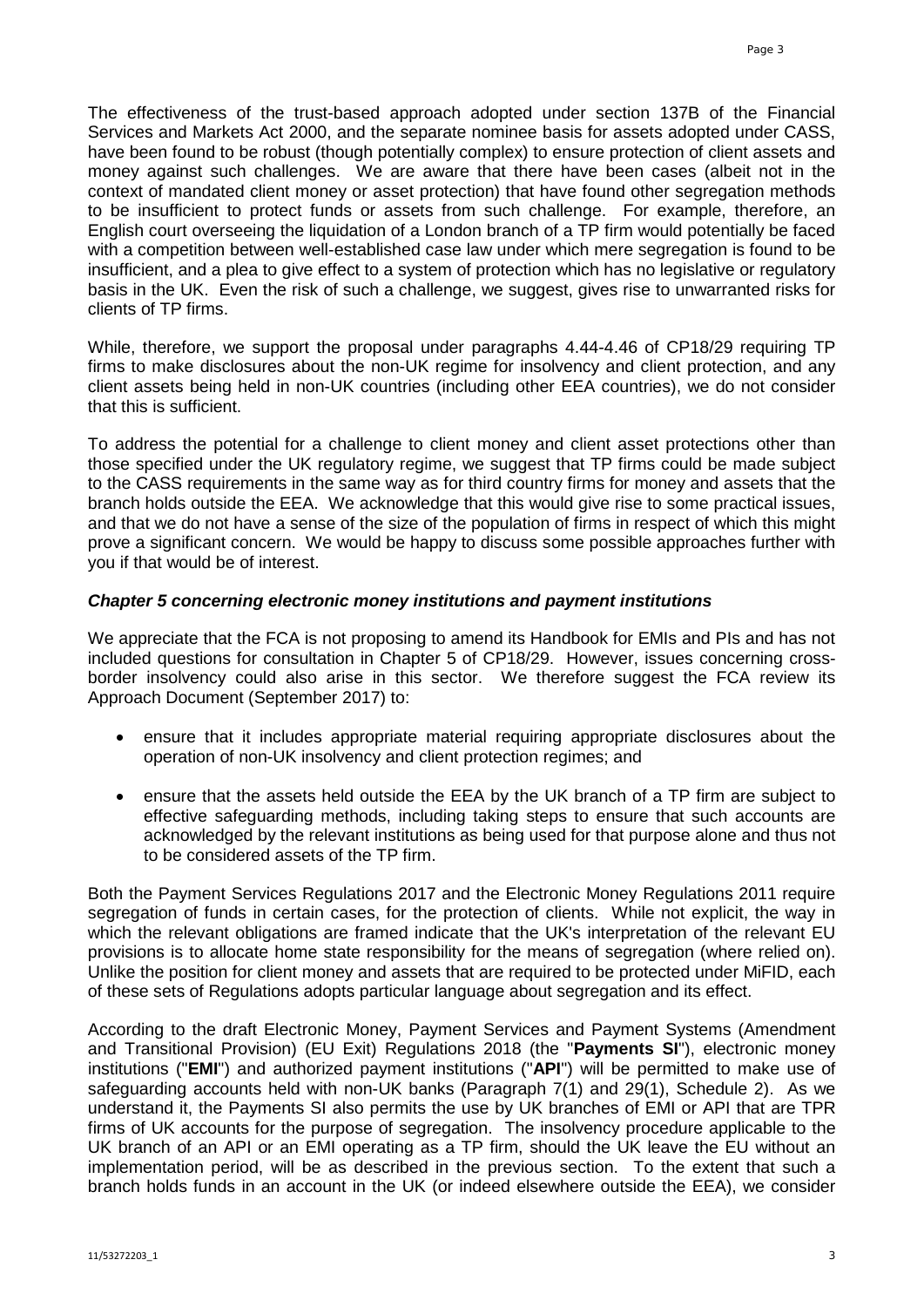that the relevant TP firm should be expected to take the same steps as any other firm authorized as an EMI or an API to minimize the risk of challenge to the effectiveness of segregation to the detriment of their clients.

If you would find it helpful to discuss any of these comments then we would be happy to do so. Please contact Karen Anderson by telephone on +44 (0) 20 7466 2404 or by email at [Karen.Anderson@hsf.com](mailto:Karen.Anderson@hsf.com) in the first instance.

Yours sincerely

Kannford

**Karen Anderson** *Chair, CLLS Regulatory Law Committee*

© CITY OF LONDON LAW SOCIETY 2018 All rights reserved. This paper has been prepared as part of a consultation process. Its contents should not be taken as legal advice in relation to a particular situation or transaction.